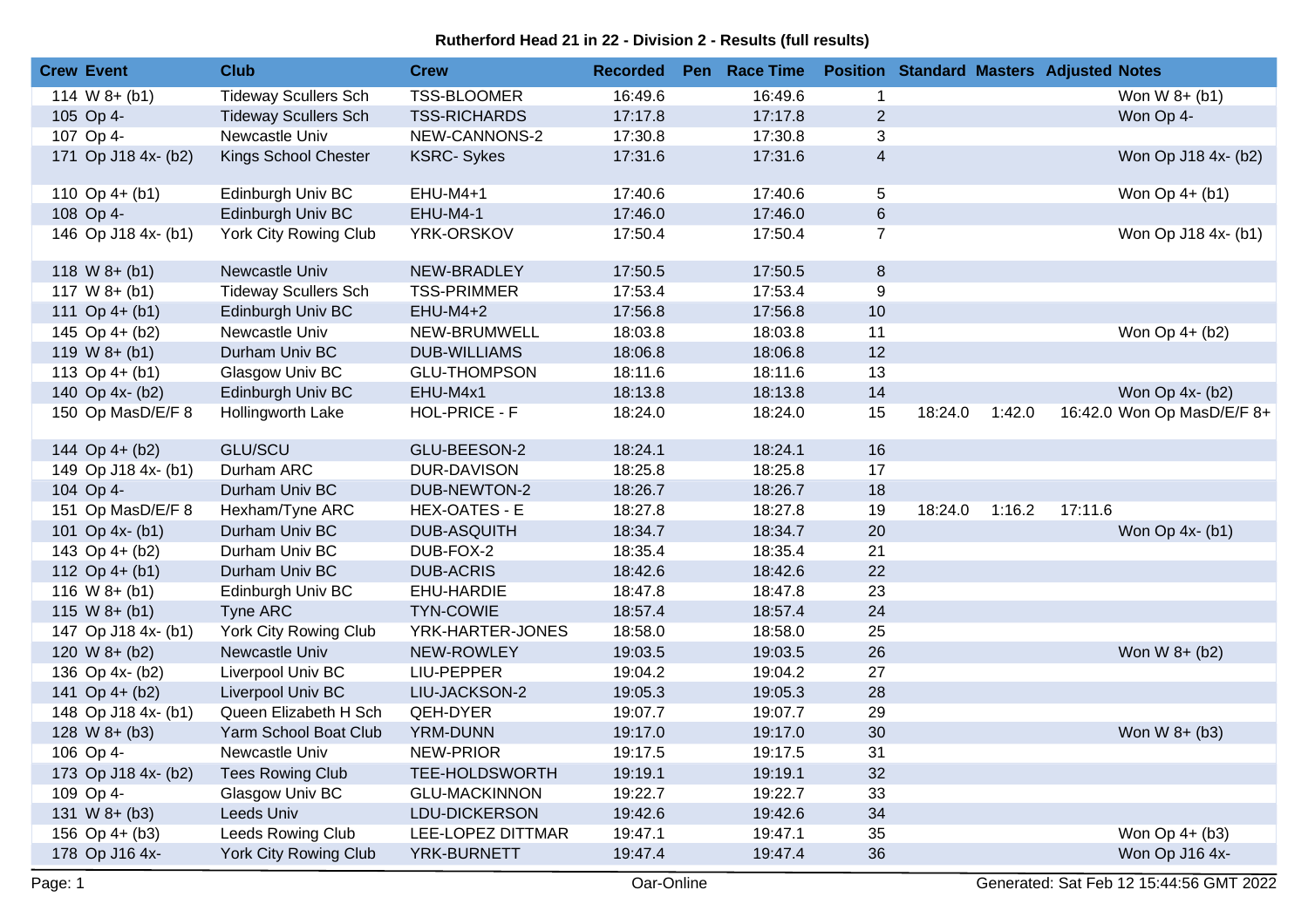## **Rutherford Head 21 in 22 - Division 2 - Results (full results)**

| <b>Crew Event</b>   | Club                         | <b>Crew</b>           | <b>Recorded</b> | Pen Race Time |           |         |        | <b>Position Standard Masters Adjusted Notes</b> |
|---------------------|------------------------------|-----------------------|-----------------|---------------|-----------|---------|--------|-------------------------------------------------|
| 121 W $8 + (b2)$    | Glasgow Univ BC              | GLU-W8+               | 19:55.7         | 19:55.7       | 37        |         |        |                                                 |
| 157 Op $4+$ (b3)    | Newcastle Univ               | <b>NEW-JENKINS</b>    | 19:56.8         | 19:56.8       | 38        |         |        |                                                 |
| 176 Op J16 4x-      | Queen Elizabeth H Sch        | <b>QEH-DAVISON</b>    | 19:58.4         | 19:58.4       | 39        |         |        |                                                 |
| 132 W $8 + (b3)$    | <b>Leeds Rowing Club</b>     | <b>LEE-CONN</b>       | 20:00.8         | 20:00.8       | 40        |         |        |                                                 |
| 152 Op MasD/E/F 8   | Tyne ARC                     | TYN-Walker - D        | 20:07.8         | 20:07.8       | 41        | 18:24.0 | 0:53.2 | 19:14.6                                         |
| 137 Op 4x- (b2)     | Leeds Rowing Club            | LEE-GRANGE            | 20:14.5         | 20:14.5       | 42        |         |        |                                                 |
| 122 W $8+ (b2)$     | Liverpool Univ BC            | LIU-THIELEMANN        | 20:16.3         | 20:16.3       | 43        |         |        |                                                 |
| 127 W $8 + (b3)$    | <b>York City Rowing Club</b> | YRK-NICHOLSON         | 20:26.0         | 20:26.0       | 44        |         |        |                                                 |
| 180 W MasB/C 4x-    | Berwick/Hexham               | HEX-WATERMAN2 - B     | 20:26.4         | 20:26.4       | 45        | 20:26.4 | 0:12.4 | 20:14.0 Won W MasB/C 4x-                        |
| 177 Op J16 4x-      | <b>CBS/CLS</b>               | <b>CLS-PETTERSON</b>  | 20:30.3         | 20:30.3       | 46        |         |        |                                                 |
| $126$ W $8+$ (b3)   | Durham ARC                   | <b>DUR-LANG</b>       | 20:32.1         | 20:32.1       | 47        |         |        |                                                 |
| 102 Op 4x- (b1)     | Hexham Rowing Club           | <b>HEX-HESLOP</b>     | 20:32.2         | 20:32.2       | 48        |         |        |                                                 |
| 161 Op J18 4+       | Kings School Chester         | <b>KSRC-Le Brocq</b>  | 20:32.7         | 20:32.7       | 49        |         |        | Won Op J18 4+                                   |
| 163 Op J18 4+       | Yarm School Boat Club        | YRM-QASEM-2           | 20:34.8         | 20:34.8       | 50        |         |        |                                                 |
| 130 W $8 + (b3)$    | <b>Butler College BC</b>     | <b>BTL-LANE</b>       | 20:41.0         | 20:41.0       | 51        |         |        |                                                 |
| 174 Op J18 4x- (b2) | Queen Elizabeth H Sch        | <b>QEH-RYRIE</b>      | 21:00.1         | 21:00.1       | 52        |         |        |                                                 |
| 181 W MasB/C 4x-    | Talkin Tarn ARC              | TTA-HOUSTON - C       | 21:00.9         | 21:00.9       | 53        | 20:26.4 | 0:32.4 | 20:28.5                                         |
| 123 W $8+ (b2)$     | Tyne ARC                     | <b>TYN-DOWSON</b>     | 21:12.4         | 21:12.4       | 54        |         |        |                                                 |
| 182 W MasB/C 4x-    | Durham ARC                   | <b>DUR-ASHTON - B</b> | 21:15.6         | 21:15.6       | 55        | 20:26.4 | 0:12.4 | 21:03.2                                         |
| 183 W MasD/E/F 4x-  | Durham ARC/Tees RC           | DUR-MOORE-2 - E       | 21:22.7         | 21:22.7       | 56        | 20:26.4 | 1:22.3 | 20:00.4 Won W MasD/E/F 4x-                      |
| 155 Op MasD/E/F 8   | <b>Tyne United</b>           | TYU-GRAHAM - E        | 21:31.2         | 21:31.2       | 57        | 18:24.0 | 1:16.2 | 20:15.0                                         |
| $129 W8+ (b3)$      | <b>Cambois Rowing Club</b>   | <b>CBS-HEDLEY</b>     | 21:32.5         | 21:32.5       | 58        |         |        |                                                 |
| 175 Op J18 4x- (b2) | Tyne ARC                     | <b>TYN-FISHER</b>     | 21:34.0         | 21:34.0       | 59        |         |        |                                                 |
| 125 W $8+ (b2)$     | Collingwood Coll             | COC-O'CONNOR          | 21:35.9         | 21:35.9       | 60        |         |        |                                                 |
| 134 Op 4x- (b2)     | Northumbria Univ             | <b>UNO-Viney</b>      | 21:43.6         | 21:43.6       | 61        |         |        |                                                 |
| 135 Op 4x- (b2)     | Durham ARC                   | DUR-DUDLEY            | 21:56.7         | 21:56.7       | 62        |         |        |                                                 |
| 167 W $8 + (b4)$    | <b>GRC/SCB</b>               | <b>SCB-Greyberts</b>  | 22:01.2         | 22:01.2       | 63        |         |        | Won W 8+ (b4)                                   |
| 185 W MasD/E/F 4x-  | <b>Tyne United</b>           | TYU-BOLTON - D        | 22:14.5         | 22:14.5       | 64        | 20:26.4 | 0:57.9 | 21:16.6                                         |
| 153 Op MasD/E/F 8   | Durham ARC                   | DUR-DOWER - E         | 22:26.6         | 22:26.6       | 65        | 18:24.0 | 1:16.2 | 21:10.4                                         |
| 179 Op J16 4x-      | <b>Tyne United</b>           | <b>TYU-WALTERS</b>    | 22:52.1         | 22:52.1       | 66        |         |        |                                                 |
| 164 W $8+ (b4)$     | CBS/QEH                      | <b>QEH-SMYTH</b>      | 23:07.0         | 23:07.0       | 67        |         |        |                                                 |
| 67 W J18 4x-        | <b>Tyne United</b>           | <b>TYU-WILDSMITH</b>  | 23:15.8         | 23:15.8       | time-only |         |        |                                                 |
| 154 Op MasD/E/F 8   | Tyne ARC                     | Tyne Boyd - F         | 23:17.3         | 23:17.3       | 68        | 18:24.0 | 1:42.0 | 21:35.3                                         |
| 165 W $8+ (b4)$     | St Hild & St Bede            | SHB-HAMID             | 23:44.2         | 23:44.2       | 69        |         |        |                                                 |
| 166 W $8+ (b4)$     | Van Mildert Boat Club        | VAN-WOOD              | 24:23.8         | 24:23.8       | 70        |         |        |                                                 |
| 186 W MasD/E/F 4x-  | Hexham Rowing Club           | <b>HEX-BURN - D</b>   | 24:36.0         | 24:36.0       | 71        | 20:26.4 | 0:57.9 | 23:38.1                                         |
| 184 W MasD/E/F 4x-  | Tyne ARC                     | TYN-BRAY - F          | 27:12.5         | 27:12.5       | 72        | 20:26.4 | 1:50.8 | 25:21.7                                         |